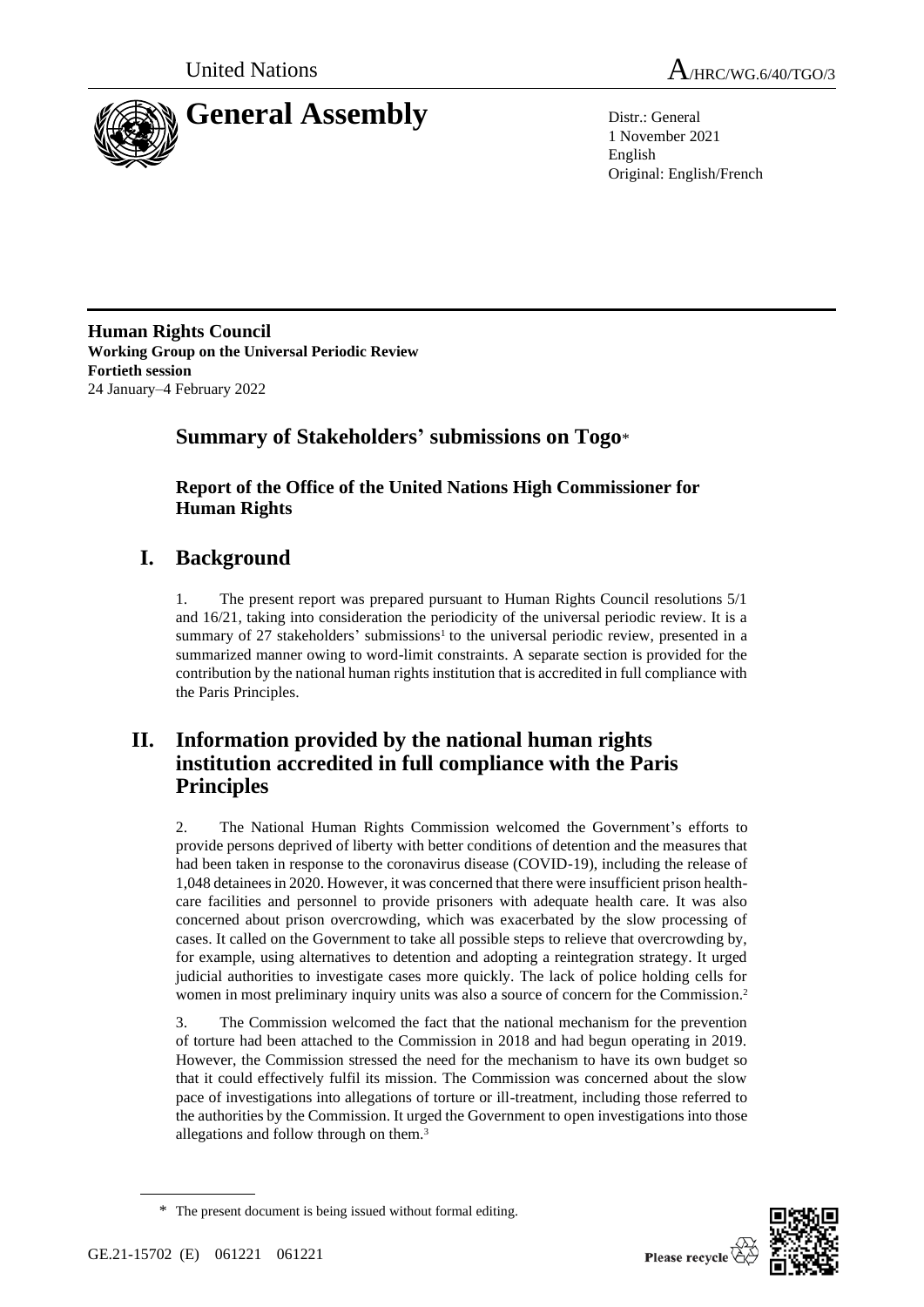4. The Commission noted that, since the first case of COVID-19 had appeared in Togo in March 2020, the negative effects of the pandemic had been felt in all areas of social, economic and institutional life. As soon as the health emergency was declared, the Commission set up an observatory to catalogue all allegations of human rights violations related to the handling of the health emergency with a view to making recommendations to the Government on how to better protect human rights during the emergency. The observatory's investigations turned up 10 cases of alleged rights violations that could be attributed to the COVID-19 joint task force. The cases involved allegations of rape, assault and battery, intentional violence and loss of life. The Commission had referred the cases to the competent authorities, but no information was yet available on the outcome of the inquiries.<sup>4</sup>

## **III. Information provided by other stakeholders**

## **A. Scope of international obligations**<sup>5</sup> **and cooperation with international human rights mechanisms and bodies**<sup>6</sup>

5. Joint submission (JS) 3, JS4 and JS9 recommended that Togo ratify the Optional Protocol to the International Covenant on Economic, Social and Cultural Rights.<sup>7</sup>

6. Amnesty International (AI) recommended to ratify the Optional Protocol to the Convention on the Elimination of All Forms of Discrimination against Women, the Optional Protocol to the International Covenant on Economic, Social and Cultural Rights, the ILO Domestic Workers Convention, 2011 (No. 189), the Convention on the Non-Applicability of Statutory Limitations to War Crimes and Crimes against Humanity and the Rome Statute.<sup>8</sup>

7. JS3 recommended that Togo ratify the ILO Safety and Health in Mines Convention, 1995 (No. 176) by the end of 2023.<sup>9</sup>

8. ICAN recommended that Togo ratifies the Treaty on the Prohibition of Nuclear Weapons as a matter of international urgency, and encourages other states to join the Treaty.<sup>10</sup>

9. AI recommended to (i) make the declaration under 34.6 of Protocol to the African Charter on Human and Peoples' Rights on the Establishment of the African Court on Human and Peoples' Rights to allow individuals and NGOs to have direct access to the Court; (ii) Issue a standing invitation to the UN Special Procedures and accept visits from the Working Group on Arbitrary Detention, the Special Rapporteur on the right to peaceful assembly and freedom of association and the Special Rapporteur on the rights to water and sanitation; (iii) Follow up on the communication from the Special Rapporteurs on the restrictions introduced in the Law on Peaceful Assembly and Demonstration in 2019.<sup>11</sup>

10. The African Commission on Human and Peoples' Rights recommended that Togo ratify the following human rights instruments: (i) the Protocol on the Statute of the African Court of Justice and Human Rights; (ii) the Protocol to the African Charter on Human and Peoples' Rights on the Rights of Older Persons in Africa; and (iii) the declaration under article 34 (6) of the Protocol to the African Charter on Human and Peoples' Rights on the Establishment of an African Court on Human and Peoples' Rights.<sup>12</sup>

## **B. National human rights framework**<sup>13</sup>

11. JS12 recommended repealing laws that restrict public freedoms, such as the new law on freedom of assembly and participation in peaceful public demonstrations; enacting into law the bill on the promotion and protection of the rights of defenders and adopting its implementing decree by the end of 2021; addressing the specific challenges relating to the protection of women human rights defenders; effectively establishing an operational institutional mechanism for the protection of defenders by 2023; and ensuring that defenders have a safe working environment.<sup>14</sup>

12. JS6 recommended to review the Penal Code, the Press and Communication Code and the cybersecurity law in order to bring it into line with best practices and international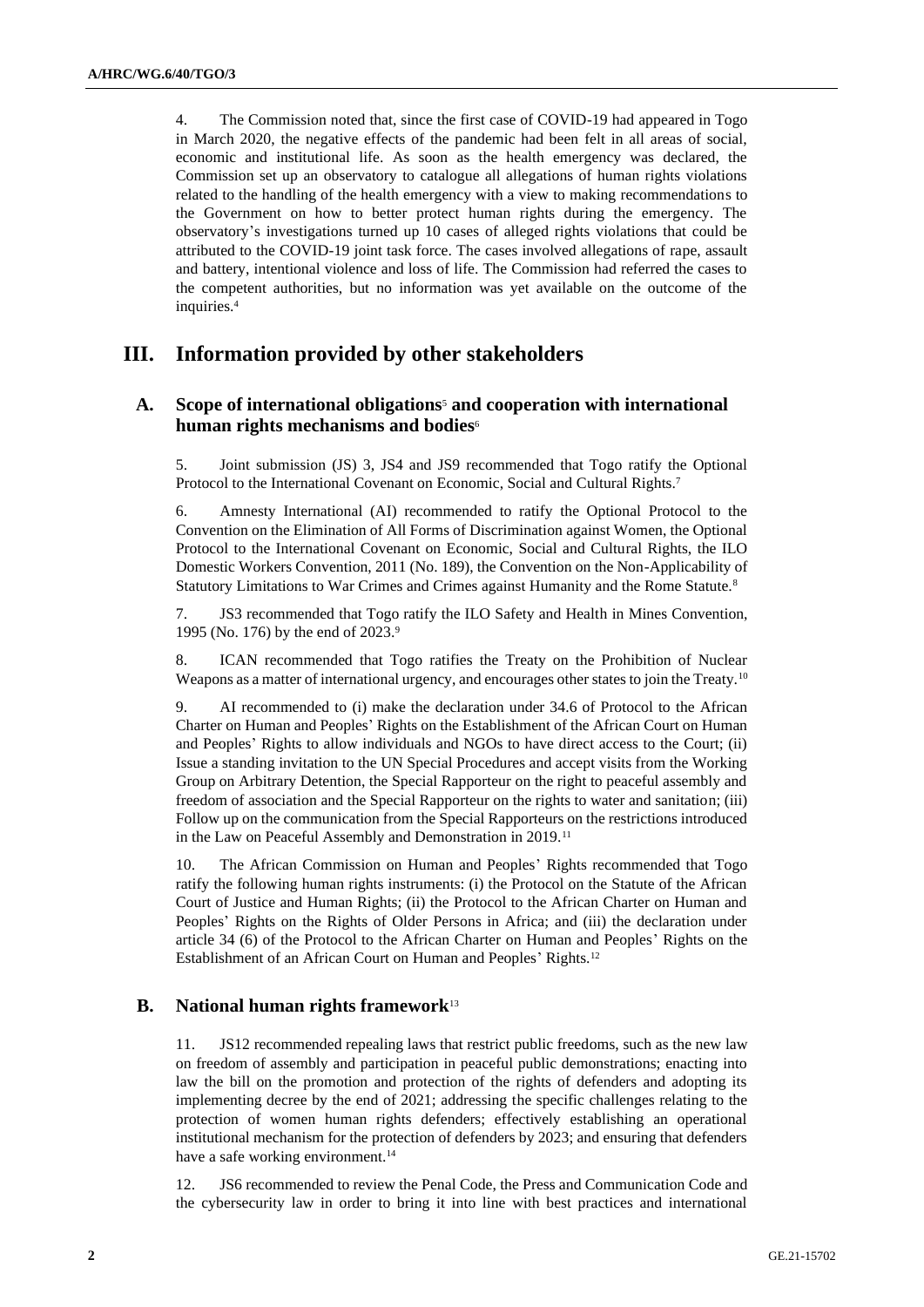standards in the area of the freedom of expression. JS6 also recommended to amend Law 2019-010 of 12 August 2019 modifying Law 2011-010 of 16 May 2011 and the Penal Code in order to guarantee fully the right to the freedom of peaceful assembly, to reform defamation legislation in conformity with ICCPR article 19, to adopt a framework for the protection of journalists from persecution, intimidation and harassment, to develop an action plan to ensure that internet laws comply with international standards and to refrain from adopting any laws providing for censorship or undue control over social and conventional media content.<sup>15</sup>

13. JS8 recommended: (i) amending the Penal Code to take into account the criminal responsibility borne by superiors and the concept of aiding and abetting; (ii) expediting the adoption of a new code of criminal procedure, ensuring that it provides that acts of torture are subject to no statute of limitations and that confessions and statements obtained through the use of torture are inadmissible and removing all references to the death penalty; and (iii) adopting the implementing decree for the law on legal aid and ensuring that legal professionals and the public are aware of the law.<sup>16</sup>

14. JS14 recommended that Togo amend the laws governing the use of force, in particular Decree No. 2013-013 on Maintaining and Restoring Public Order, and bring them into line with international standards such as the Basic Principles on the Use of Force and Firearms by Law Enforcement Officials by, for example, reviewing the legal basis for the use of force and establishing clear rules on the use of force by security forces in maintaining law and order during demonstrations. JS14 also recommended the adoption of a code of criminal procedure that establishes the inadmissibility of confessions and statements obtained through the use of torture and provides for legal safeguards against torture, including the availability of the assistance of counsel from the time that a person is taken into police custody.<sup>17</sup>

## **C. Implementation of international human rights obligations, taking into account applicable international humanitarian law**

## **1. Cross-cutting issues**

### *Equality and non-discrimination*<sup>18</sup>

15. JS13 recommended to enact reforms to remove gender discrimination from its nationality law by: (i) Granting Togolese women the right to transfer their nationality to their children on an equal basis with men; (ii) Granting Togolese women the right to transfer their nationality to their spouse on an equal basis with men; and (iii) Preventing naturalized Togolese women from losing their nationality upon termination of marriage; and removing any other discrimination on the basis of sex.<sup>19</sup>

16. JS5 recommended removing criminal offences for same-sex sexual acts between consenting adults from the Penal Code; penalizing and punishing all forms of incitement to discrimination, hatred or violence targeting lesbian, bisexual and queer women; ensuring the equality of all persons before the law by including sexual orientation and gender identity in the Togolese Constitution in the list of characteristics giving rise to discrimination; and promoting sex education in the home and in communities with a view to doing away with taboos and prejudices against lesbian, bisexual and queer women and ending their stigmatization. JS5 also recommended that a specific framework be put in place to protect lesbian, bisexual and queer girls against discrimination based on their sexual orientation or gender identity at work, at school and in the health-care system.<sup>20</sup>

17. JS10 noted that stereotypes and beliefs lead to discriminatory behaviour and the commission of crimes against persons with albinism. In 2017, a child with albinism was abducted in Dapaong and killed by his abductors. After being arrested by the police, they claimed that they had kidnapped the child for a ritual crime. Five people were sentenced to 45 years' imprisonment by the criminal court of Kara in November 2019. JS10 recommended that official mechanisms be put in place to effectively protect and promote the rights of persons with albinism in Togo.21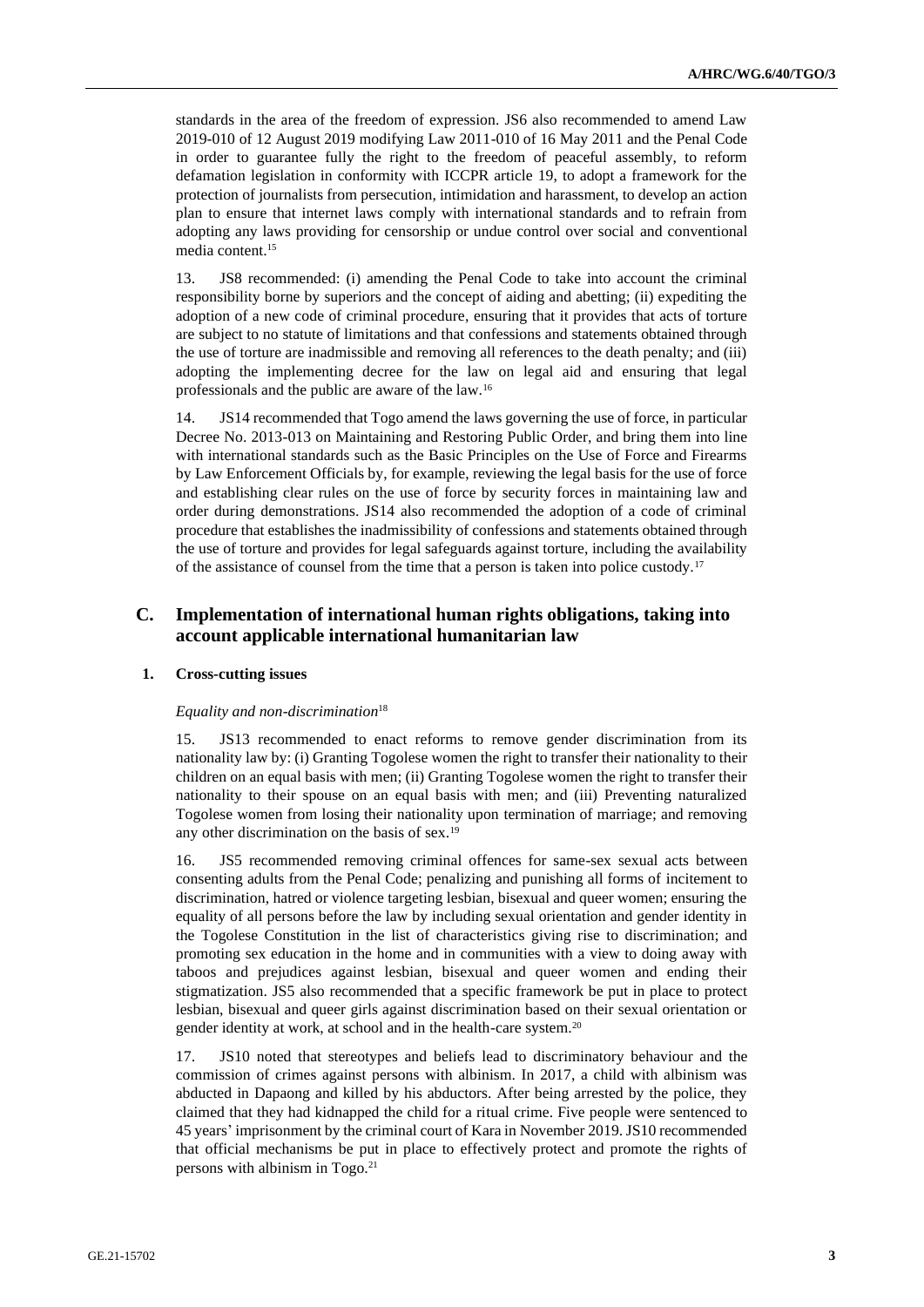#### *Development, the environment, and business and human rights*<sup>22</sup>

18. Just Atonement Inc (JAI) noted that climate change poses a grave threat to Togo due to increased temperatures, changes in rainfall patterns, and coastal degradation. JAI recommended that Togo must act urgently to promote sustainable and resilient development in rural and urban areas and prepare for the imminent breakdown and potential collapse of the climate system. Togo should be prepared to accommodate and adapt to increased movement of people within its borders, as climate change alters the viability of farming and other ways of life.<sup>23</sup>

19. JS3 noted that there are documented cases of human rights violations related to the activities of companies operating in Togo. Despite the existence of a legal framework, some companies pay no attention to the rules to be followed, with one example being extractive companies' disregard of environmental assessment requirements. Togo has not ratified the ILO Safety and Health in Mines Convention, 1995 (No. 176). More than 60 per cent of the jobs created are insecure and are held by pieceworkers or filled by job placement services, regardless of the nature or duration of the activities to be performed. JS3 recommended that a special court be established to punish acts of corruption and other related offences.<sup>24</sup>

20. JS9 stressed that the practice of expropriating people's land is on the rise in Togo. The country agreed to include victims of expropriations related to phosphate mining operations in the negotiations to compensate them through the acquisition of alternative farmland. Despite the commitments made by the State, no plot of land has yet been acquired to allow local people to continue farming. The new mining code has not yet been finalized. JS9 noted that communities living in areas where extractive industries operate are not involved in the preparation of environmental and social impact assessments, contrary to the recommendations of the Extractive Industries Transparency Initiative.<sup>25</sup>

## **2. Civil and political rights**

#### *Right to life, liberty and security of person*<sup>26</sup>

21. JS16 noted that article 13 of the Togolese Constitution provides for the right of every person living in Togo to physical and mental integrity, life and safety. However, for some years now, the country has been witnessing the killings of adults, young people and children. The investigations have provided no answers and the perpetrators have still not been identified. Force is used in law enforcement operations without consideration for the circumstances or the observance of procedure, and there is no accountability for police errors. Between August 2017 and December 2020, several people were shot and killed by security forces in circumstances that warranted neither the presence nor the use of firearms. Other people were beaten to death by security personnel enforcing curfews at the beginning of the COVID-19 health crisis.<sup>27</sup>

22. JS7 noted that, during the curfew that began on 20 May 2020 in the context of the COVID-19 health crisis, 19 cases of alleged violations of the rights to life and physical integrity were identified; 12 of those cases, 2 of which involved deaths, have been documented. The Government announced that it was opening investigations into most of the cases, but no findings have yet been made public. Some cases relating to the right to life are said to have been the result of physical abuse and acts of torture and ill-treatment.<sup>28</sup>

23. JS7 noted that several cases involving alleged acts of torture and ill-treatment have been recorded and documented since the previous review. Most of these cases have arisen in connection with the policing of demonstrations in support of political demands. A number of allegations of torture and, especially, of ill-treatment have also been made by persons being held in police custody in the city of Lomé and in the interior of the country. Between 2017 and 2018, Togo underwent a sociopolitical crisis during which a number of demonstrations were held by a coalition of 14 opposition political parties demanding constitutional, institutional and political reforms. Most of these demonstrations were violently repressed by law enforcement and defence forces and sometimes by the military and resulted in at least 20 civilian deaths, including the deaths of 5 minors, between 19 August 2017 and 13 April 2019. According to several sources, 9 people died from gunshot wounds, 11 died after being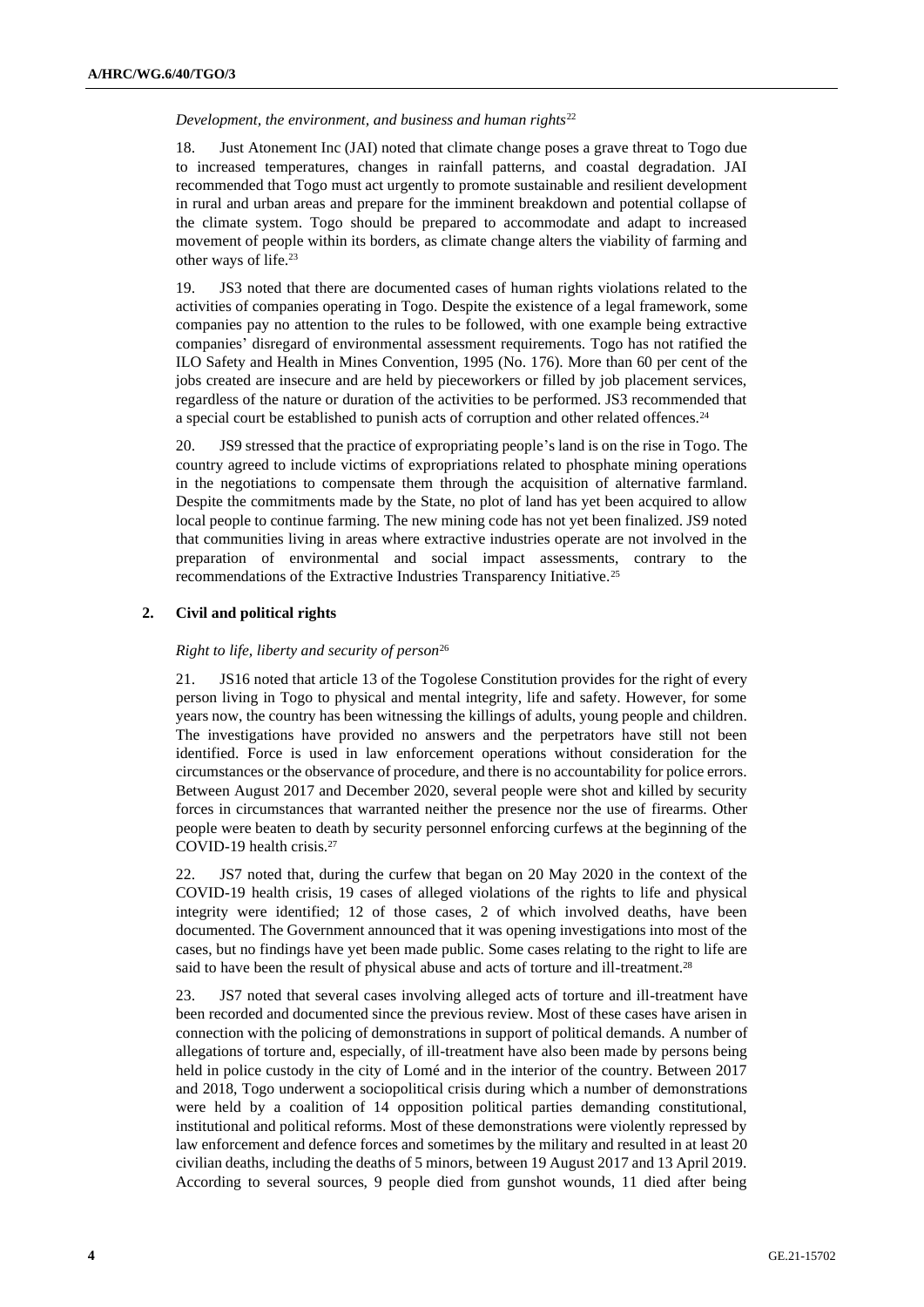tortured or as a result of other cruel, inhuman or degrading treatment or punishment, several people were injured and there were a number of arrests.<sup>29</sup>

24. JS8 noted with concern that several deaths in detention are reported every year. For example, Action by Christians for the Abolition of Torture (ACAT) Togo catalogued nine deaths at a place known as "le Cabanon" in 2014, eight deaths in 2015 and one death in 2016. In addition, 34 deaths were recorded at the civilian prison in Lomé in 2018 and 3 at the civilian prison in Atakpamé in 2020. The causes of death were varied and included health problems such as epileptic seizures, pulmonary infections and kidney failure, which in some cases were the direct result of poor sanitary conditions and overcrowding in the prisons. JS8 recommended: (i) reducing prison overcrowding by making greater use of alternatives to detention; (ii) taking steps to give persons deprived of liberty more access to water, food and health care; (iii) adopting a national prison policy that addresses reintegration and allocating the necessary budget for that purpose; and (iv) conducting investigations into all deaths in detention.<sup>30</sup>

25. JS14 recommended drafting and implementing internal prison regulations that set out how prisons should be run and establish the rights and duties of detainees and the staff responsible for supervising them. All places of detention in the country should be subject to those regulations. JS14 recommended that health-care facilities with permanent medical staff be set up in all prisons and that the prohibition placed on visits as part of the effort to stop the COVID-19 pandemic be immediately reviewed, with detainees being allowed to have visitors and the appropriate sanitary measures being taken.<sup>31</sup>

### *Administration of justice, including impunity, and the rule of law*<sup>32</sup>

26. JS2 made the following recommendations: (i) thorough and impartial investigations should promptly be opened into all fatal shootings and all suspects should be prosecuted and receive a fair trial; (ii) thorough and impartial investigations should be opened into all allegations of arbitrary arrest and detention or of an unfair trial, and all proceedings should be held in accordance with the law; (iii) limits on periods of pretrial detention should be observed and arrangements should be made to ensure that people are given fair trials; and (iv) steps should be taken to ensure that arrests are conducted in accordance with procedure and in a manner that upholds human rights.<sup>33</sup>

27. JS1 recommended to: (i) investigate and prosecute the torture and ill-treatment committed by State actors during the demonstrations organized by the PNP and DMK; (ii) establish and use an independent mechanism for investigating complaints of torture or illtreatment at the hands of members of police or security forces; (iii) train judges, lawyers and prosecutors on international standards related to torture and ill-treatment.<sup>34</sup>

28. JS14 recommended that all necessary steps be taken to investigate allegations of torture and ill-treatment, to bring suspects to justice and to implement judgment No. ECW/CCJ/JUD/06/13 of the Court of Justice of the Economic Community of West African States relating to acts of torture covered in the report of the National Human Rights Commission. JS14 also recommended that thorough and impartial investigations promptly be opened into all allegations of excessive use of force by the security forces and that all suspects be prosecuted and given a fair trial.<sup>35</sup>

### Fundamental freedoms and the right to participate in public and political life<sup>36</sup>

29. ADF noted that Togo requires all religious groups – except Catholics, Protestants, Muslims – to register as religious associations with the Directorate of Religious Affairs in the Ministry of Territorial Affairs. While non-registered religious groups are permitted to operate, they are not able to access certain benefits without registration. These benefits include "import duty exemptions for humanitarian and development projects" and "government-provided teachers for private schools and special assistance in case of natural disasters". Once registered, religious groups are granted the same rights as Catholics, Protestants, and Muslims. ADF recommended to process religious groups' applications to become registered and grant applications to all completed applications.<sup>37</sup>

30. JS2 recommended: (i) protecting and promoting freedom of expression and opinion; (ii) guaranteeing the unimpeded exercise of the right to assembly and peaceful public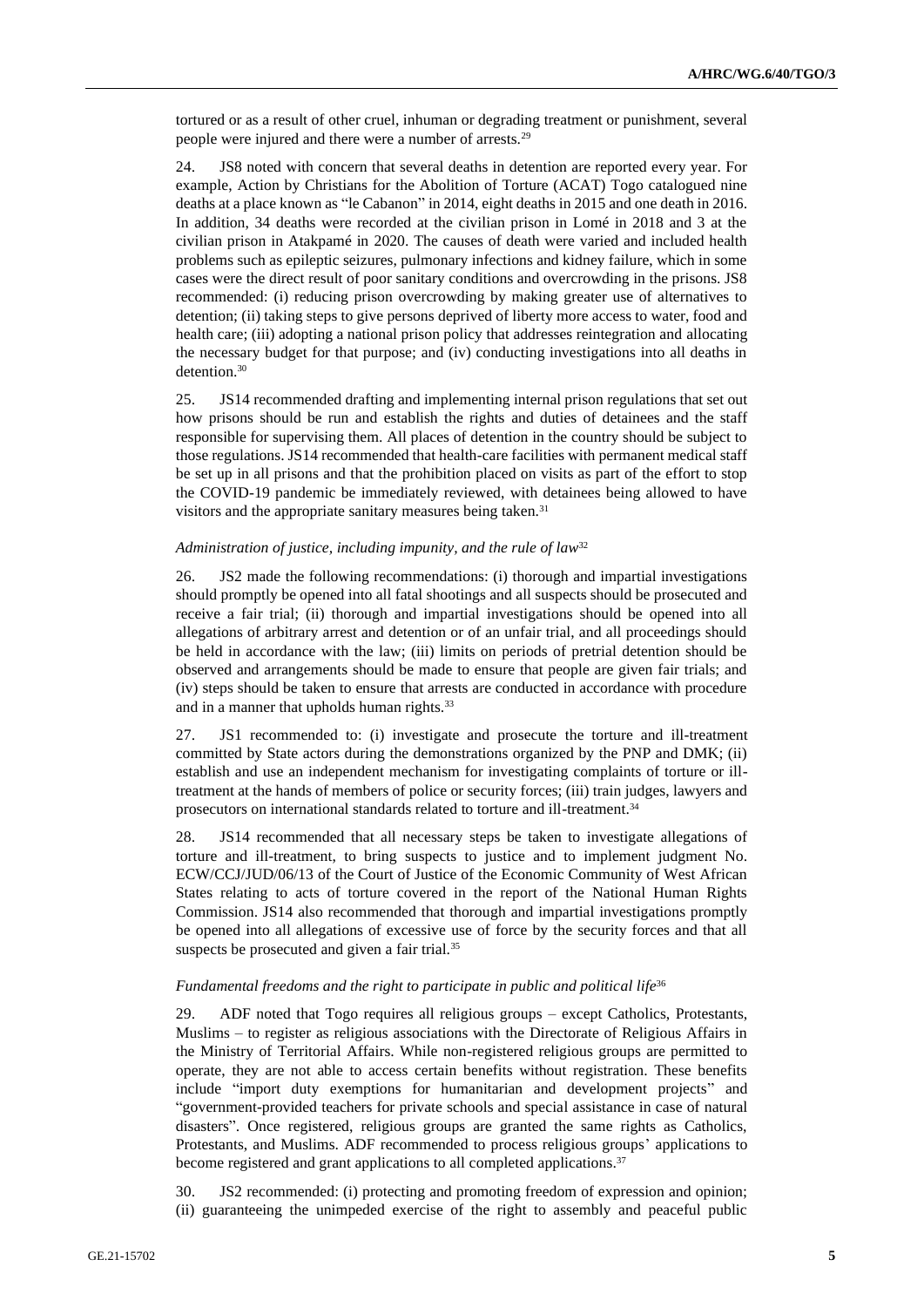demonstration and preventing arbitrary detentions and the excessive use of force in the policing of such gatherings; (iii) repealing all laws contrary to international standards; (iv) amending the provisions of the law on domestic security that provide for online content to be removed or access to it to be blocked and for all online communications to be shut down in order to ensure the safety and protection of journalists carrying out their work; and (v) enacting laws to protect human rights defenders, journalists and bloggers and facilitate their work.<sup>38</sup>

31. The International human rights council noted that the human rights situation in Togo has been deteriorating since the eruption of pro-democracy protests in August 2017 across the country. As a result, all persons promoting democracy and organizing peaceful protests are being targeted with arrest, detention and trumped-up charges. Demonstrations are repressed with violence and protesters get arrested and detained for exercising their freedoms of expression and demonstration. All street protests were banned by the Togolese authorities during the December 2019 electoral period. The authorities continue to repress dissent by curtailing freedom of expression and attacking journalists, human rights defenders and political activists, particularly those perceived to undermine the interests of members of the government or the security forces. Togolese authorities have in certain instances failed to deliver registration certificates to organizations who are perceived to be critical of governmental policy.<sup>39</sup>

32. JS17 noted that, on 30 March 2020, in the midst of the battle against COVID-19, the Government passed Act No. 2020–005, which empowers it to take measures by ordinance on matters within the scope of the Act. The Act does not authorize the exercise of public freedoms during the pandemic. Under article 1 of the Act, the Government was authorized to adopt by ordinance, within a six-month period beginning 16 March 2020, any measure falling within the scope of the Act to stop the spread of COVID-19 and protect the public from the risk of infection. That provision has been extended three times during the health crisis and the authorities' declaration of a health emergency. Some measures have prohibited the exercise of public rights and freedoms and civil rights during the pandemic.<sup>40</sup>

33. JS5 noted that organizations that advocate for the rights of lesbian, bisexual and queer women are constantly encountering problems as they seek to organize their activities because government officials refuse to issue registration certificates to associations that have the express aim of protecting lesbian, gay, bisexual, transgender and queer persons. The reason given for the refusal is usually that the organizations' mission is incompatible with social norms and cultures, since such associations are thought to contribute to the promotion of homosexuality.<sup>41</sup>

### *Prohibition of all forms of slavery*<sup>42</sup>

34. Agence pour les droits de l'homme (ADH) noted that there are concerns about the modern forms of slavery that are resulting in an uncertain fate for Togolese children subjected to forced labour and victims of domestic servitude and other forms of modern slavery.<sup>43</sup>

## **3. Economic, social and cultural rights**

## *Right to work and to just and favourable conditions of work*<sup>44</sup>

35. JS9 noted the poor working and living conditions of workers in certain industries, particularly those in the free trade zone. For example, female workers do not receive maternity leave, and pregnant women risk losing their jobs. Workers must remain standing for long hours in suffocating heat, which has serious consequences for their health.<sup>45</sup>

36. JS3 recommended revising the new Labour Code to bring it into line with the ILO Freedom of Association and Protection of the Right to Organise Convention, 1948 (No. 87) and the ILO Right to Organise and Collective Bargaining Convention, 1949 (No. 98) before January 2023. It also recommended stepping up awareness-raising activities and holding them on a regular basis in order to do away with stereotypes and remove sociocultural barriers to the work of women human rights defenders.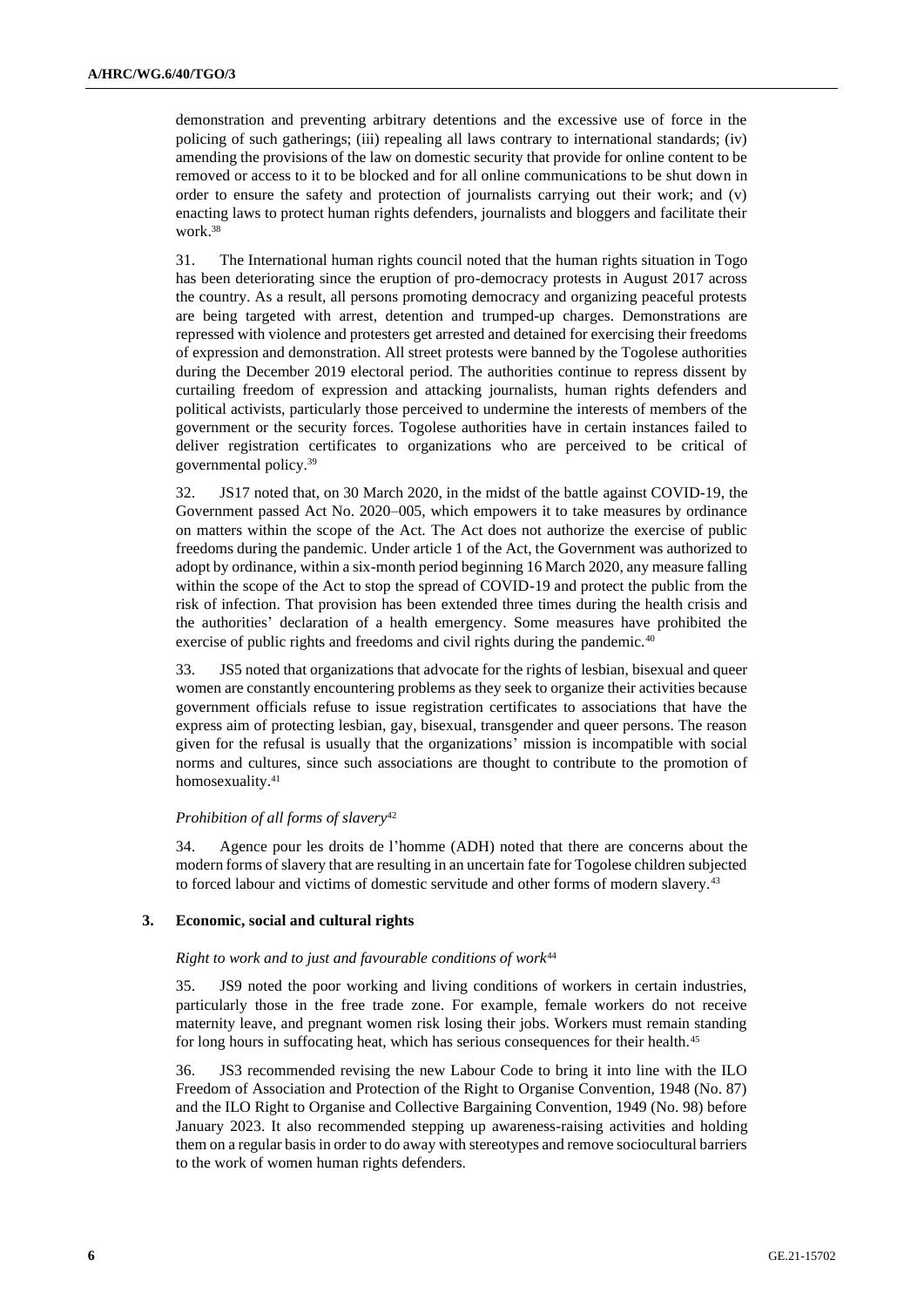## *Right to social security*<sup>46</sup>

37. Femme Plus Togo noted that the arrival of COVID-19 triggered a serious economic slowdown and has had a significant social impact on almost the entire population of Togo. The slowdown in income-generating activities, bankruptcies, layoffs, the public's reduced purchasing power and the need to introduce price controls on foodstuffs are just some of the noticeable consequences. Unfortunately, the state of emergency and the national programmes introduced to counter the pandemic were too short-lived to ease the difficulties of the entire population, and certain disadvantaged groups were unable to benefit from the programmes put in place by the Government.<sup>47</sup>

## *Right to an adequate standard of living*<sup>48</sup>

38. JS3 noted that the Government has taken significant steps to fight poverty, boost agricultural production to ensure food security and create wealth. However, it should be noted that, since the COVID-19 crisis began, the prices of foodstuffs and other basic necessities have risen continuously, to the great dismay of the public. These circumstances have put many families in an extremely precarious situation. JS3 recommended that support mechanisms for Togolese farmers, including access to bank loans at preferential rates, be strengthened on an ongoing basis.<sup>49</sup>

## *Right to health*<sup>50</sup>

39. JS4 noted that the COVID-19 pandemic has put the spotlight back on the health-care system's many failings. There are significant shortages of the most basic equipment, and care facilities face many challenges. In some health-care centres, including some in urban and suburban areas, the conditions under which patients are cared for are far from ideal. JS4 recommends that all communes be provided with adequately equipped referral health centres and that practical measures be taken to plan for health crises, particularly with regard to equipment, services and the basic infrastructure of health-care centres.<sup>51</sup>

40. JS9 recommended providing training to health-care professionals and midwives regarding albinism and the need for early intervention, especially with respect to visual impairments and skin cancer.<sup>52</sup>

## *Right to education*<sup>53</sup>

41. JS11 recommended making primary education free by eliminating both direct and indirect costs; continuing efforts to increase enrolment rates and reduce dropout rates, particularly among girls and the most underprivileged children, including those from lowincome families; and improving the quality of education by providing adequate facilities and teacher training. JS11 also recommended that all necessary steps be taken to ensure the integration of children with disabilities in school by adapting school premises and programmes of study, recruiting experienced staff and including human rights education in school curricula.<sup>54</sup>

42. JS9 noted with concern that children and young people with albinism are hindered from exercising their right to education by stigmatization, discrimination, their very poor visual acuity and a lack of support. JS10 recommended that a mechanism be established and a law passed to improve the education and social lives of persons with albinism.<sup>55</sup>

43. JS15 recommended updating school curricula to include a vocational module on entrepreneurship as a separate technical course at all levels of secondary education (in middle schools and high schools and at other training centres and schools) starting in the 2022/23 school year in order to help students integrate effectively and efficiently into the professional world after graduation.<sup>56</sup>

### **4. Rights of specific persons or groups**

### *Women*<sup>57</sup>

44. Femme Plus Togo noted that many women experience domestic and sexual violence throughout their lives. Vulnerable groups, such as girls who have not finished school,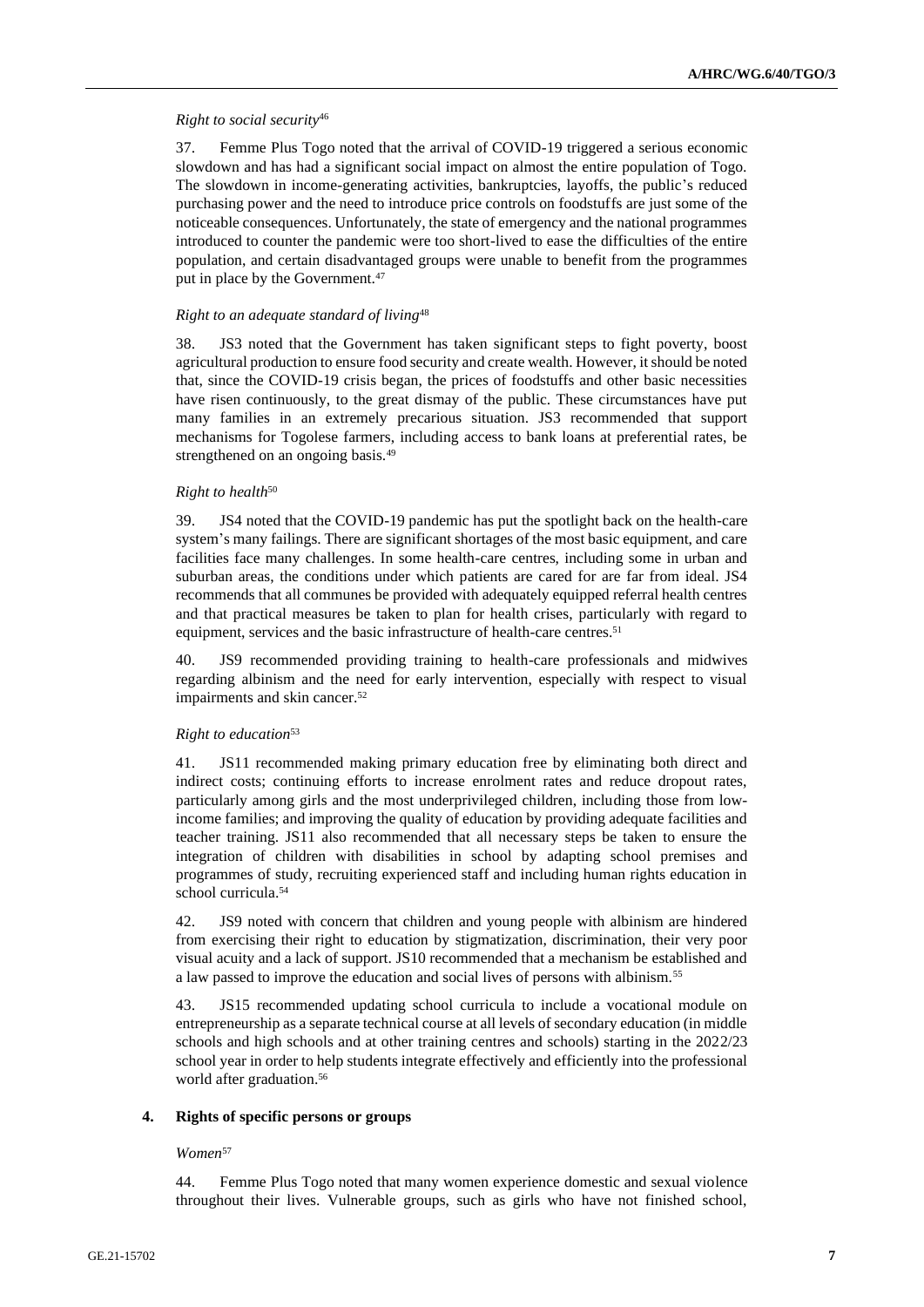working women, female trainees and persons with disabilities, are also exposed to this form of violence. The institutions responsible for prevention, punishment and assistance do not always provide an effective response when cases are brought before them. Female victims have a real problem gaining access to justice and receiving appropriate assistance. Given the lack of an official mechanism to protect victims and society's accusatory attitudes, victims are reluctant to report cases and file complaints. Most of the victims who have had the courage to go to court end up retracting their statements because of pressure from their families and threats from their abusers. In such situations, judges tend to drop the case and facilitate a financial arrangement between the perpetrator and victim, in violation of the criminal law in force.<sup>58</sup>

45. The European Centre for Law and Justice (ECLJ) noted that, despite the law banning FGM, its prevalence within ethnic groups remains high. These groups often reside in rural and remote areas of the country where enforcement of the law is lacking. Additionally, FGM is engrained in Togo's society, and many ethnic groups choose custom over modern law. ECLJ recommended that, to put an end to FGM in Togo, resources must be better allocated to provide effective implementation of the law in the regions where it is most prevalent. The government must work to educate the communities as well as work with community leaders to encourage putting a stop to this cultural practice.<sup>59</sup>

46. JAI recommended that Togo develop and support programs aimed at providing women and girls equal access to educational and economic opportunities. Togo should ensure that existing laws prohibiting gender-based violence are adequately and routinely enforced, particularly laws related to underage marriage and laws protecting political candidates from harassment. Togo should also ensure that women have access to healthcare and can take greater control over their reproductive decisions in order to improve maternal and infant health outcomes.<sup>60</sup>

47. The African Commission on Human and Peoples' Rights recommended: (i) enacting a law on quotas to ensure greater participation by and representation of women in decisionmaking bodies; (ii) continuing efforts to promote the role of women in decision-making and to ensure equal opportunities; (iii) further intensifying efforts to achieve equality and nondiscrimination within a framework of equity and equality between men and women.<sup>61</sup>

### *Children*<sup>62</sup>

48. JS8 recommended ensuring that children in detention are separated from adults and that their specific needs in detention are addressed, building the capacity of stakeholders in the juvenile justice system and establishing a centre to promote children's access to justice and the legal system in each region of the country.<sup>63</sup>

49. JS11 recommended that campaigns be carried out to raise awareness about the importance of registering the births of all children, without discrimination, in all regions of the country and that the efforts already under way to make registration services free be continued. JS11 also recommended increasing the number of civil registrars responsible for registering births and providing them with greater resources to carry out their duties, allowing births to be registered late under certain conditions (for example, if the civil registry office is far from the person's home or if there are postnatal medical complications) and working with traditional midwives trained in the benefits of birth registration.<sup>64</sup>

#### *Persons with disabilities*<sup>65</sup>

50. JS10 noted that, under article 8 of Act No. 2004–2005, the Social Protection of Persons with Disabilities Act, disabled persons have the right to be educated in either mainstream schools or special institutions and may be eligible for educational and housing allowances. However, not all schools have yet been equipped to provide access to students with disabilities. JS10 recommended that the Act be amended to make it more inclusive and bring it into line with the Convention on the Rights of Persons with Disabilities, to which Togo is a party.<sup>66</sup>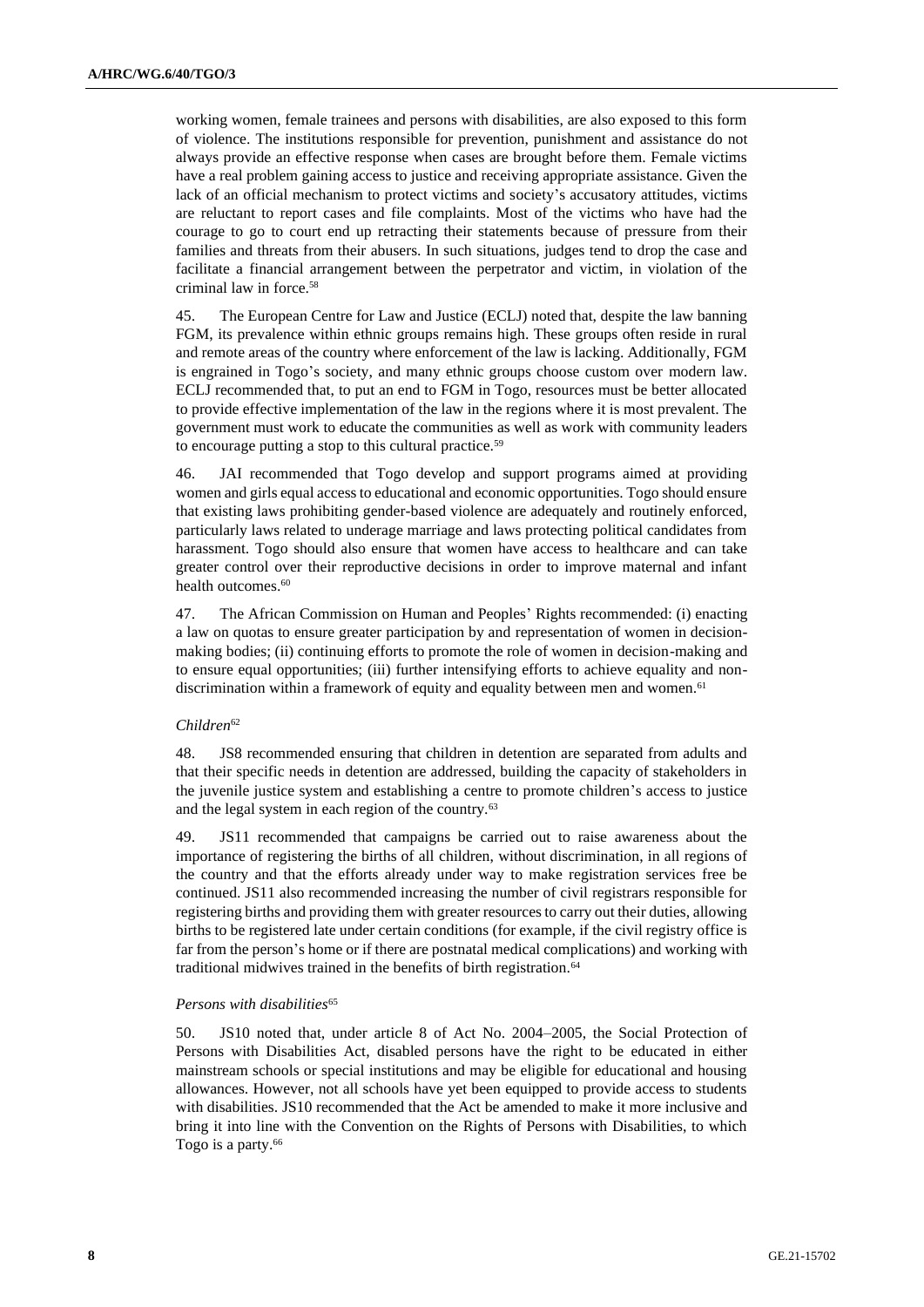#### *Migrants, refugees, asylum seekers and internally displaced persons*

51. The African Commission on Human and Peoples' Rights noted the following with appreciation: (i) the strategy to address the situation of long-term refugees through local integration and the delivery of residence cards; (ii) the ratification, by Act No. 2010-009 of 23 June 2010, of the Protocol against the Smuggling of Migrants by Land, Sea and Air, supplementing the United Nations Convention against Transnational Organized Crime; and (iii) the construction of a centre for internally displaced persons in Lomé, which will house displaced persons as the need arises.<sup>67</sup>

## *Stateless persons*

52. JS13 recommended to protect every child's right to acquire and preserve a nationality, without discrimination in relation to the child or the child's parents or guardians, and ensure comprehensive safeguards against statelessness, including through the adoption and implementation of a National Action Plan to eradicate statelessness. It encouraged the government to involve non-governmental stakeholders, including NGOs and UN agencies, in the development and implementation of a comprehensive National Action Plan to eradicate statelessness.<sup>68</sup>

#### *Notes*

 $1$  The stakeholders listed below have contributed information for this summary; the full texts of all original submissions are available at: [www.ohchr.org.](http://www.ohchr.org/) (One asterisk denotes a national human rights institution with "A" status).

*Civil society*

| Individual submissions.  |                                                               |
|--------------------------|---------------------------------------------------------------|
| <b>ADF</b> International | ADF International, Geneva, Switzerland;                       |
| ADH                      | Agence pour les droits de l'homme, Geneva, Switzerland;       |
| AFPT                     | Association Femme Plus Togo, Lomé, Togo;                      |
| AI                       | Amnesty International, London, United Kingdom;                |
| <b>ECLJ</b>              | European Centre for Law and Justice, Strasbourg, France;      |
| <b>ICAN</b>              | International Campaign to Abolish Nuclear Weapons, Geneva,    |
|                          | Switzerland:                                                  |
| <b>IHR</b> Council       | International human rights council, Chicago, USA;             |
| JAI                      | Just Atonement Inc, New York, USA.                            |
| Joint submissions:       |                                                               |
| JS1                      | Joint submission 1 submitted by: Advocates for Human          |
|                          | Rights, The Ligue Togolaise des Droits de L'Homme             |
|                          | (LTDH), The Regroupement des Jeunes Africains pour la         |
|                          | Démocratie et le Développement (REJADD) and the Réseau        |
|                          | Africain pour les Initiatives de Droits de l'Homme et de      |
|                          | Solidarité (RAIDHS), Minneapolis, USA;                        |
| JS <sub>2</sub>          | Joint submission 2 submitted by: Association Togolaise        |
|                          | pour l'Education aux droits Humains et la Démocratie, Lomé,   |
|                          | Togo;                                                         |
| JS3                      | Joint submission 3 submitted by: Collectif des associations   |
|                          | contre l'impunité au Togo, Lomé, Togo                         |
| JS4                      | Joint submission 4 submitted by: Centre International de      |
|                          | Conseil, de Recherche et d'Expertise en Droits de l'Homme,    |
|                          | Geneva, Switzerland;                                          |
| JS5                      | Joint submission 5 submitted by: Clinique internationale de   |
|                          | défense des droits humains de l'UQAM, Montréal, Canada;       |
| JS <sub>6</sub>          | Joint submission 6 submitted by: CIVICUS: World Alliance      |
|                          | for Citizen Participation, Coalition Togolaise des Défenseurs |
|                          | des Droits Humains (CTDDH) Réseau Ouest Africain des          |
|                          | Défenseurs des Droits Humains (West African Human Rights      |
|                          | Defenders Network), Johannesburg, South Africa;               |
| JS7                      | Joint submission 7 submitted by: Coalition des organisations  |
|                          | de la société civile coordonnées par le CACIT, CDFDH,         |
|                          | SMPDD, YMCA/UCJG, PASYD, CEJUS, ACDEP, AGIR                   |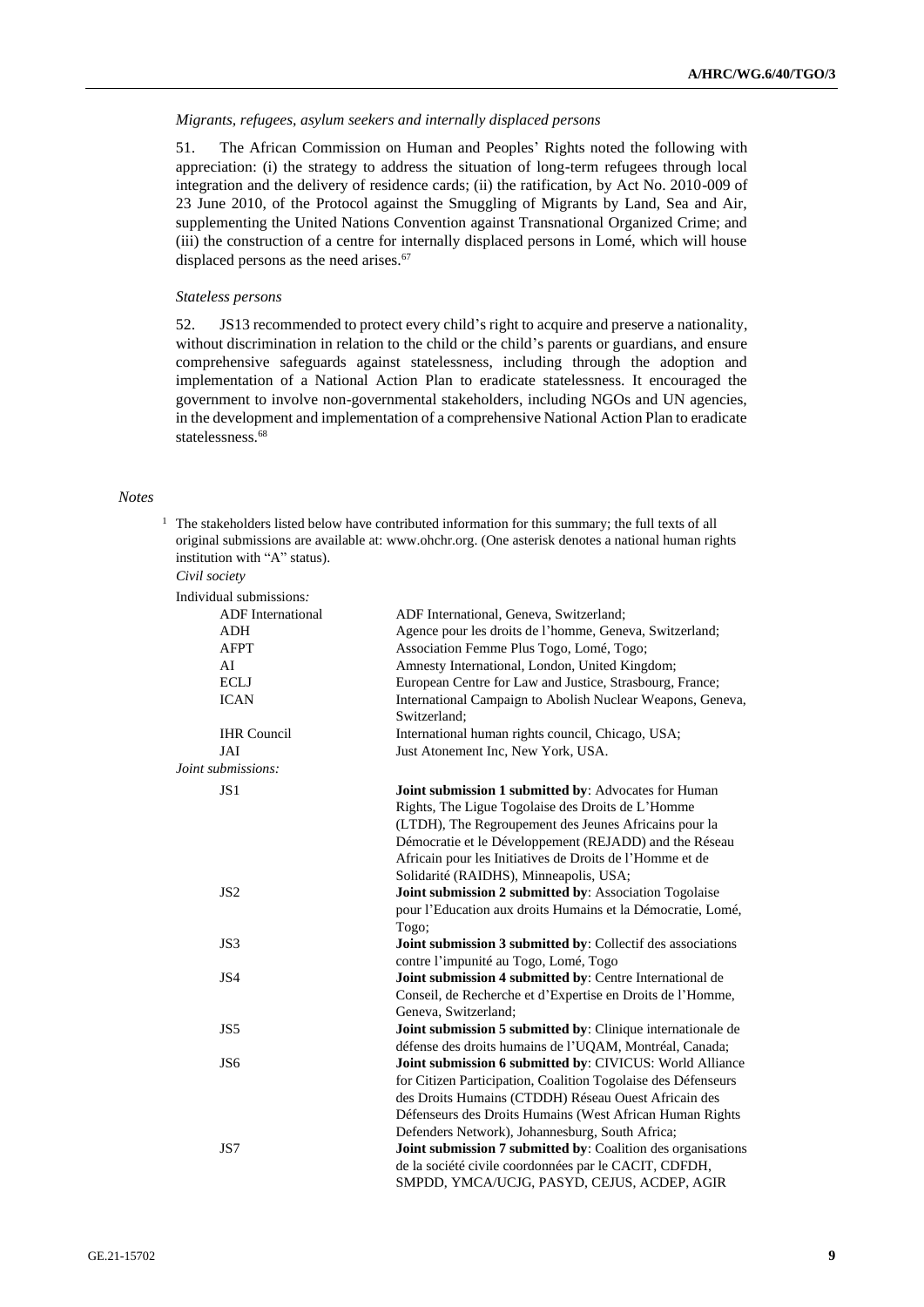|                |                                               | PLUS, Mouvement NUBUEKE, ATDH, Réseau WATCH,                                                                      |
|----------------|-----------------------------------------------|-------------------------------------------------------------------------------------------------------------------|
|                |                                               | Lomé, Togo;                                                                                                       |
|                | JS8                                           | Joint submission 8 submitted by: Féderation Internationale                                                        |
|                |                                               | de l'Action des Chrétiens pour l'Abolition de la Torture,<br>ACAT Togo, Paris, France;                            |
|                | JS9                                           | Joint submission 9 submitted by: Groupe DESC TOGO,                                                                |
|                |                                               | Dimension Sociale Togo (DST), Action Solidaire pour la                                                            |
|                |                                               | Promotion des Droits Humains (ASPDH), l'Association                                                               |
|                |                                               | Nationale des personnes Atteintes d'Albinisme au Togo                                                             |
|                |                                               | (ANAT), la Ligue des consommateurs du Togo (LCT) et                                                               |
|                |                                               | Afrika Youth Movement Hub Togo, Lomé, Togo;                                                                       |
|                | <b>JS10</b>                                   | Joint submission 10 submitted by: CTDDH: (Coalition                                                               |
|                |                                               | Togolaise des défenseurs des droits humains); ATEDHD:                                                             |
|                |                                               | (Association Togolaise pour l'Education aux Droits de                                                             |
|                |                                               | l'Homme et à la Démocratie); TAMA'DE: (ONG                                                                        |
|                |                                               | d'autopromotion des femmes pour un développement durable)                                                         |
|                |                                               | ANAT: (Association Nationale des Personnes Atteintes                                                              |
|                |                                               | d'Albinisme au Togo); Association HORIZON 21; ONG<br>ADCF (Association pour la Défense et Conseil des Femmes)     |
|                |                                               | PAFED (Programme d'appui à la Femme et l'Enfance                                                                  |
|                |                                               | Déshérité) AFRIQUE ARC-EN-CIEL, Dapaong, Togo;                                                                    |
|                | <b>JS11</b>                                   | Joint submission 11 submitted by: Istituto Internazionale                                                         |
|                |                                               | Maria Ausiliatrice delle Salesiane di Don Bosco (IIMA) et                                                         |
|                |                                               | International Volunteerism Organisation for Women,                                                                |
|                |                                               | Development and Education (VIDES International),                                                                  |
|                |                                               | Veyrier, Switzerland;                                                                                             |
|                | <b>JS12</b>                                   | Joint submission 12 submitted by: International Service for                                                       |
|                |                                               | Human Rights, Coalition Togolaise des Défenseurs des Droits                                                       |
|                |                                               | de l'Homme (CTDDH), Geneva, Switzerland;                                                                          |
|                | <b>JS13</b>                                   | Joint submission 13 submitted by: Institute on Statelessness                                                      |
|                |                                               | and Inclusion, ssociation Question des Femmes Rencontre                                                           |
|                |                                               | Africaine pour la Défense des Droits de l'Homme West<br>African Refugees and Internally Displaced Persons Network |
|                |                                               | Global Campaign for Equal Nationality Rights Equality Now                                                         |
|                |                                               | Institute on Statelessness and Inclusion,                                                                         |
|                |                                               | Eindhoven, Netherlands;                                                                                           |
|                | <b>JS14</b>                                   | Joint submission 14 submitted by: Ligue Togolaise des                                                             |
|                |                                               | droits de l'homme, Action Solidaire pour la Promotion des                                                         |
|                |                                               | Droits Humains (ASPDH) Ligue Togolaise des Droits de                                                              |
|                |                                               | l'Homme (LTDH) Association des Victimes de Torture au                                                             |
|                |                                               | Togo (ASVITTO) Union Chrétienne de jeunes Gens                                                                    |
|                |                                               | (UCJG/YMCA Togo), Lomé, Togo;                                                                                     |
|                | JS15                                          | Joint submission 15 submitted by: Plan International, Inc,                                                        |
|                | JS16                                          | Girls' Motion et Youth Panel, Geneva, Switzerland;<br>Joint submission 16 submitted by: Association des Victimes  |
|                |                                               | de la Torture au Togo, Association des Victimes de la Torture                                                     |
|                |                                               | au Togo (ASVITTO) Mouvement Conscience Mandéla                                                                    |
|                |                                               | (MCM) Citoyens en Action pour la Démocratie et le                                                                 |
|                |                                               | Développement (CADD), Lomé, Togo;                                                                                 |
|                | JS17                                          | Joint submission 17 submitted by: Togolese Coalition of                                                           |
|                |                                               | Human Rights Defenders, Association pour la Défense et le                                                         |
|                |                                               | Conseil de la Femme (ADCF), Lomé, Togo.                                                                           |
|                | National human rights institution:            |                                                                                                                   |
|                | <b>CNDH</b>                                   | Commission nationale des droits de l'homme, Lomé, Togo*.                                                          |
|                | $Regional$ intergovernmental organization(s): |                                                                                                                   |
|                | <b>ACHPR</b>                                  | African Commission on Human and Peoples' Rights, Banjul,                                                          |
|                |                                               | The Gambia.                                                                                                       |
|                | <sup>2</sup> CNDH, paras. $6-9$ .             |                                                                                                                   |
|                | Ibid, paras. 10-11.                           |                                                                                                                   |
| $\overline{4}$ | Ibid, paras. 35-39.                           |                                                                                                                   |

<sup>5</sup> The following abbreviations are used in UPR documents: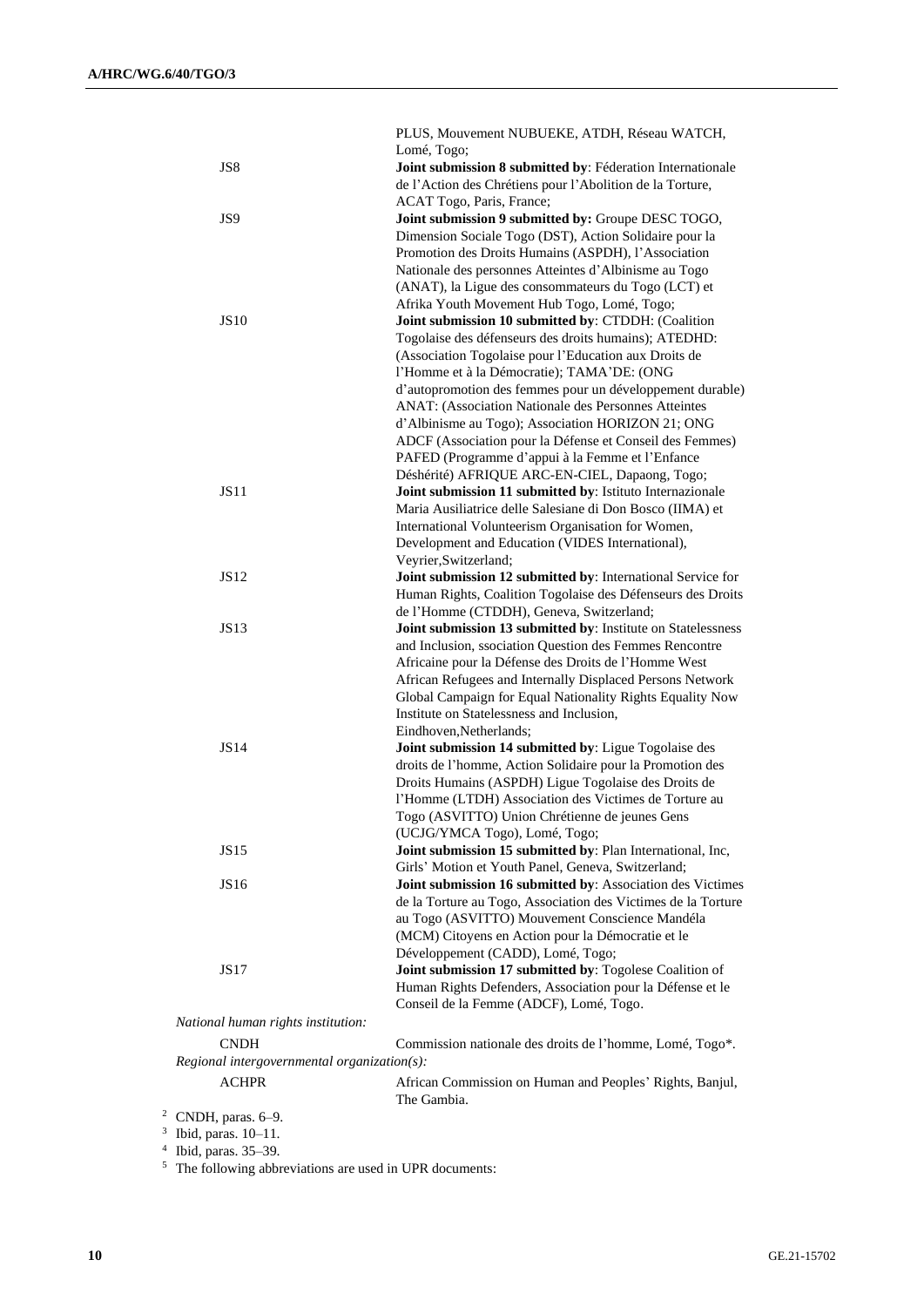| <b>ICERD</b>      | International Convention on the Elimination of All Forms of     |
|-------------------|-----------------------------------------------------------------|
|                   | Racial Discrimination;                                          |
| <b>ICESCR</b>     | International Covenant on Economic, Social and Cultural         |
|                   | Rights;                                                         |
| <b>OP-ICESCR</b>  | Optional Protocol to ICESCR;                                    |
| <b>ICCPR</b>      | International Covenant on Civil and Political Rights;           |
| <b>ICCPR-OP1</b>  | <b>Optional Protocol to ICCPR;</b>                              |
| <b>ICCPR-OP 2</b> | Second Optional Protocol to ICCPR, aiming at the abolition of   |
|                   | the death penalty;                                              |
| <b>CEDAW</b>      | Convention on the Elimination of All Forms of Discrimination    |
|                   | against Women;                                                  |
| <b>OP-CEDAW</b>   | Optional Protocol to CEDAW;                                     |
| <b>CAT</b>        | Convention against Torture and Other Cruel, Inhuman or          |
|                   | Degrading Treatment or Punishment;                              |
| OP-CAT            | Optional Protocol to CAT;                                       |
| <b>CRC</b>        | Convention on the Rights of the Child;                          |
| OP-CRC-AC         | Optional Protocol to CRC on the involvement of children in      |
|                   | armed conflict:                                                 |
| OP-CRC-SC         | Optional Protocol to CRC on the sale of children, child         |
|                   | prostitution and child pornography;                             |
| <b>OP-CRC-IC</b>  | Optional Protocol to CRC on a communications procedure;         |
| <b>ICRMW</b>      | International Convention on the Protection of the Rights of All |
|                   | Migrant Workers and Members of Their Families;                  |
| <b>CRPD</b>       | Convention on the Rights of Persons with Disabilities;          |
| <b>OP-CRPD</b>    | Optional Protocol to CRPD;                                      |
| <b>ICPPED</b>     | International Convention for the Protection of All Persons      |
|                   | from Enforced Disappearance.                                    |

- <sup>6</sup> For relevant recommendations see A/HRC/34/4, paras 128.1–17, 129.1–4, 131.1–8.
- 7 JS3, p. 11 et 15; JS4, p. 5.2; JS9 p. 10.
- <sup>8</sup> AI, p. 4.
- $9$  JS3, p. 11–15.
- $10$  ICAN, p. 1.
- $11$  AI, p. 3.
- 
- <sup>12</sup> CADHP, Observations Finales et Recommandations relatives au Rapport périodique cumulé de la République du Togo sur la mise en œuvre de la Charte africaine des droits de l'homme et des peuples (2011–2016) et Rapport Initial sur le Protocole de Maputo (2005–2016), para 33 (i).
- <sup>13</sup> For relevant recommendations see A/HRC/34/4, paras 128.18–23, 128.37, 129.7–28, 131.17.
- <sup>14</sup> JS12, p. 4.
- <sup>15</sup> JS6 para. 6.3.
- <sup>16</sup> JS8, paras. 8, 40 et 44.
- <sup>17</sup> JS14, p. 8.
- <sup>18</sup> For relevant recommendations see A/HRC/34/4, paras 131.8–19.
- <sup>19</sup> JS13, paras. 19 and 28.
- <sup>20</sup> JS5, paras. 1.3, 1.4 and 2.5.
- <sup>21</sup> JS10, p. 6 et 11.
- <sup>22</sup> For relevant recommendations see A/HRC/34/4, paras. 128.35, 128.136, 128.106–7.
- <sup>23</sup> Just Atonement Inc, paras. 6 and 38.
- <sup>24</sup> JS3, paras. 54–55.
- <sup>25</sup> JS9, p. 7.
- <sup>26</sup> For relevant recommendations see A/HRC/34/4, paras. 128.87, 128.135, 131.15, 128.75–81.
- $27$  JS16, p. 4–5.
- <sup>28</sup> JS7, para. 12–13.
- <sup>29</sup> JS7, para. 14.
- <sup>30</sup> JS8, paras. 26–27.
- <sup>31</sup> JS14, p. 8.
- <sup>32</sup> For relevant recommendations see A/HRC/34/4, paras 128.66–73, 128.82–96.
- <sup>33</sup> JS2, p. 10–11.
- <sup>34</sup> Ibid, para. 32.
- <sup>35</sup> JS14, p. 8.
- <sup>36</sup> For relevant recommendations see A/HRC/34/4, paras 129.22–25, 128.98, 131.21–22.
- <sup>37</sup> ADF, paras. 24–30.
- <sup>38</sup> JS2, p. 10.
- <sup>39</sup> International human rights council, p. 1–2.